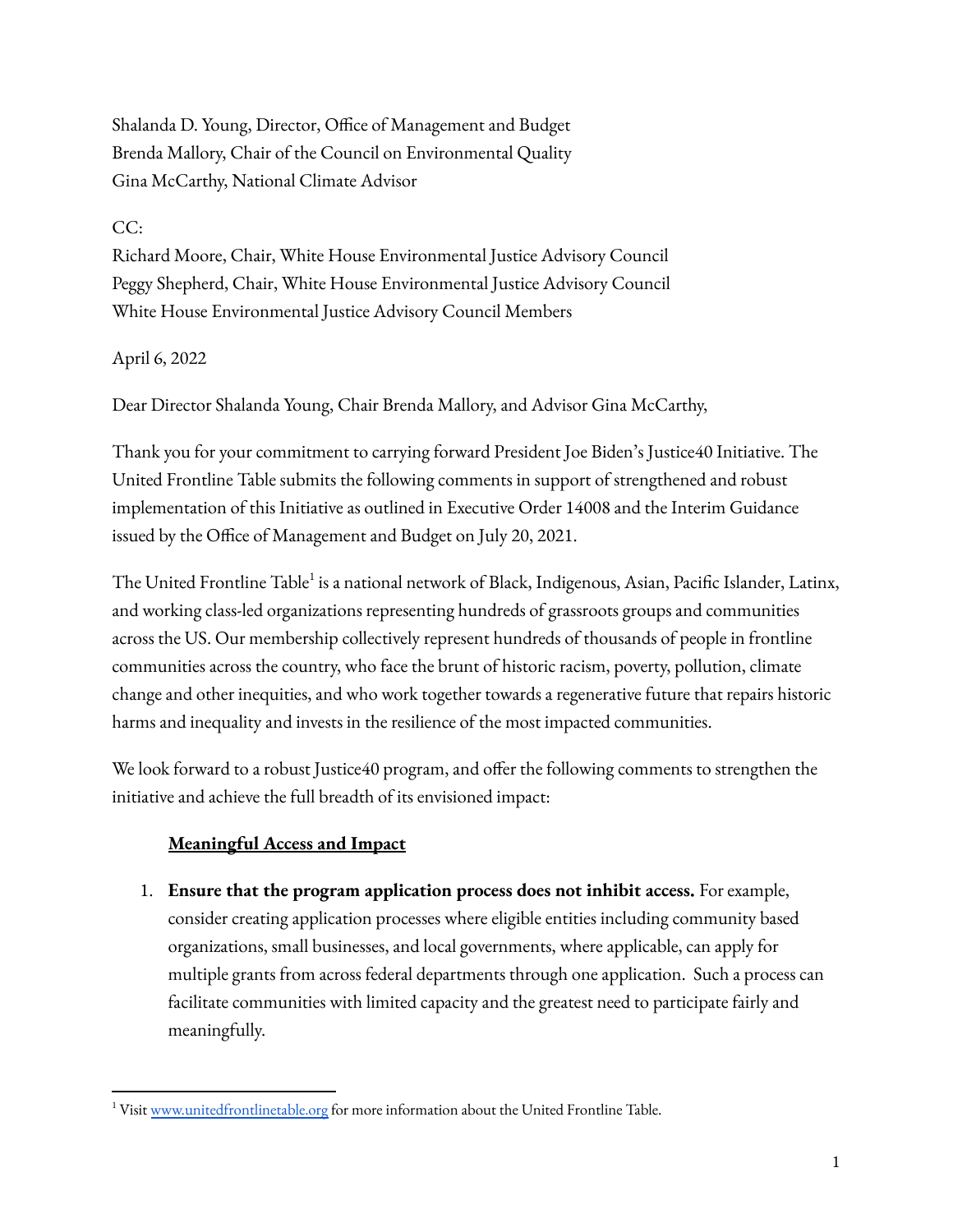- 2. **Devote a portion of federal Justice40 resources to technical assistance from agencies** on proposal development, application process, implementation and long-term governance, especially for those communities with greatest environmental justice burdens, to facilitate maximum access to programs by eligible entities, and lasting impact from Justice40 investments.
- 3. **Ensure a maximum proportion of project dollar amounts are contracted with local Black, Indigenous, and People of Color and worker-owned businesses**, or if they lack capacity to take on Justice40-funded projects at scale, require that winning contractors subcontract with otherwise-eligible Black, Indigenous, and People of Color and worker-owner contractors, and allow them to shadow the lead contractor onsite to develop experience and skill.
- 4. **Require all implementing agencies to undertake robust stakeholder and community engagement at every stage of project development and implementation,** including via direct outreach to frontline and environmental justice communities, hearings or listening sessions in targeted geographies, field liaisons, and attention to language justice and access.
- 5. **Develop a transparent auditing framework to track progress toward and beyond the 40%** of funding to be invested in disadvantaged frontline communities.

## **Do No Harm**

- 6. **Ensure that all federal climate investments have clear requirements to explicitly prohibit increases of harmful burdens on disadvantaged communities.** Require agencies to conduct and publicly report impact assessments that project potential harms of investments, programs, rules, and other program activities before issuance of any project or program funds.
- 7. **No federal funding should be allocated to any projects, programs, or investments that will harm any frontline constituency.** For Justice40 to keep its promises, funding decisions must be required to respect and balance the interests of all frontline constituencies, rather than forcing them into competition. This requires diverse stakeholder engagement and ensuring investments do no harm in any community.

# **A Comprehensive Approach**

8. **Develop funding criteria that require investments to support development and investment in collective community ownership of essential assets**, such as affordable housing, microgrids, worker-owned businesses, community land trusts, and community development finance institutions, in order to build the resilience of frontline communities over the long term.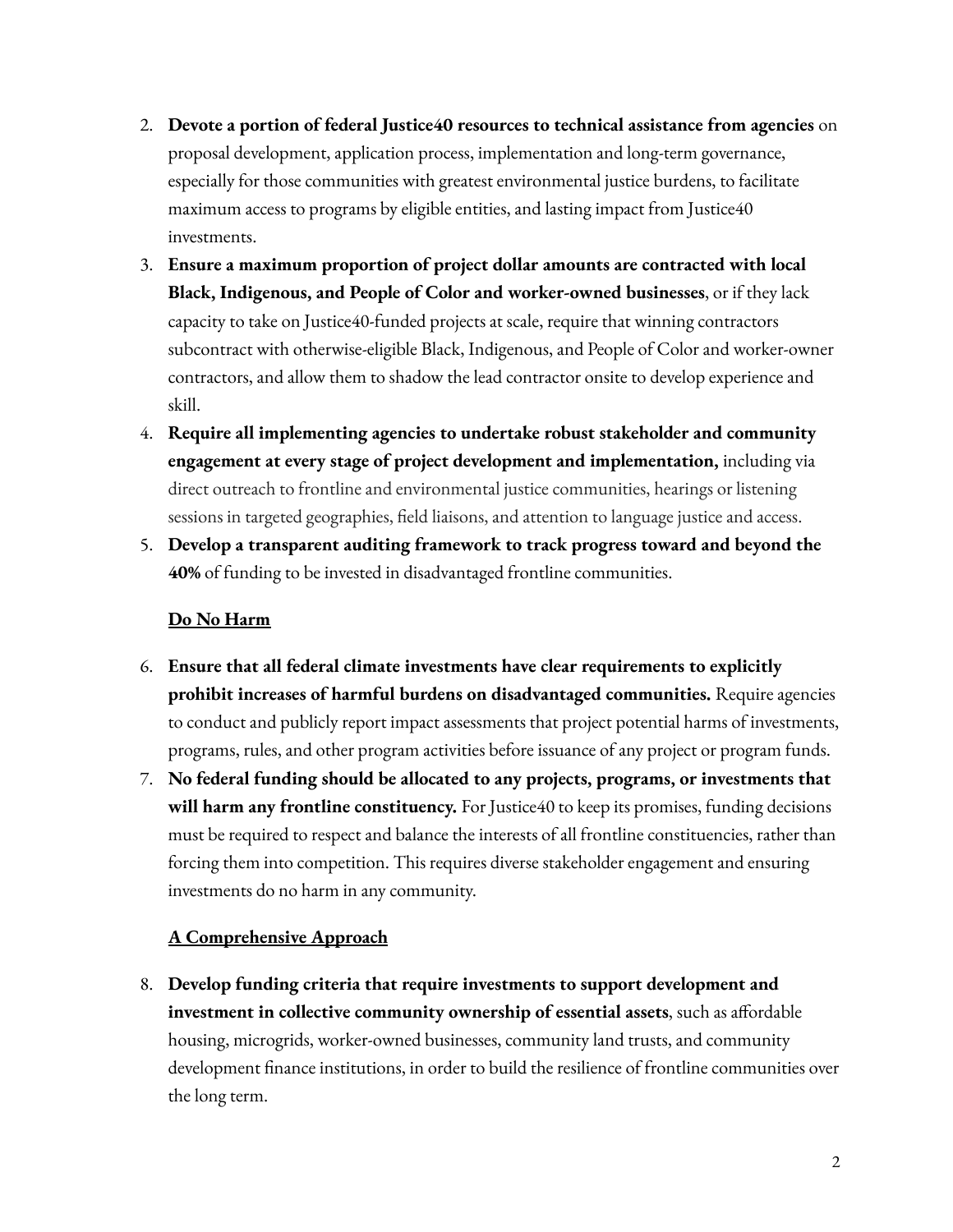- 9. **Create separate programs and funding mechanisms responsive to the specific needs** of the Gulf South, Native American Tribes and communities, and US territories including Puerto Rico, the Northern Mariana Islands, American Samoa, and Guam. Undertake comprehensive outreach across communities in these areas, with attention to appropriate language access, to ensure awareness and equitable deployment of Justice40 funds and programs.
- 10. **OMB should exercise oversight of agencies in the designation of Justice40 covered programs beyond those named in the pilot program**, first with a focus on formally designating as part of Justice40 specific relevant programs of the Infrastructure Investment and Jobs Act and any relevant provisions from the Build Back Better Act that pass into law, and broadly seeking to expand the scope of Justice40 into additional specific areas including in public health, education, immigration, housing, open space, lands conservation, ecosystems protection and restoration, and other areas with clear climate impacts**.** All implicated agencies should be responsible for developing plans detailing how each of their covered programs will be tailored to achieve Justice40 investment goals, including targeted investment for the most vulnerable communities and engagement with stakeholders to determine programmatic priorities.
- 11. **Agencies should issue rules or policies to accompany formula funding in all Justice40 policy areas** instructing a broad range of recipients, including states, counties and tribal governments, about their obligations to adhere to Justice40 in the allocation of formula funds, such as the use of mapping tools like the Climate and Economic Justice Screening Tool (CEJST), to ensure that funding is targeted to reach the most vulnerable communities.
- 12. **Require competitive grant programs that fall within Justice40 utilize the Climate and Economic Justice Screening Tool in rating proposals.** Proposals benefiting the most vulnerable communities should receive higher consideration, all other things being equal as to proposal requirements. The CEJST should also be incorporated as a decisional factor in oversight of formula funding, as well as in impact assessments of rulemakings, permitting and other Justice40 actions bearing on frontline communities.

#### **Lasting Legacy**

- 13. **Ensure to the greatest extent possible that Justice40 efforts are embedded in long-term guidance, rules and policy of implementing agencies** so progress to achieve Justice40 targets continues regardless of political changes in the administration:
	- a. The Administration should work with Members of Congress to advance legislation that codifies the Justice40 Initiative into law.